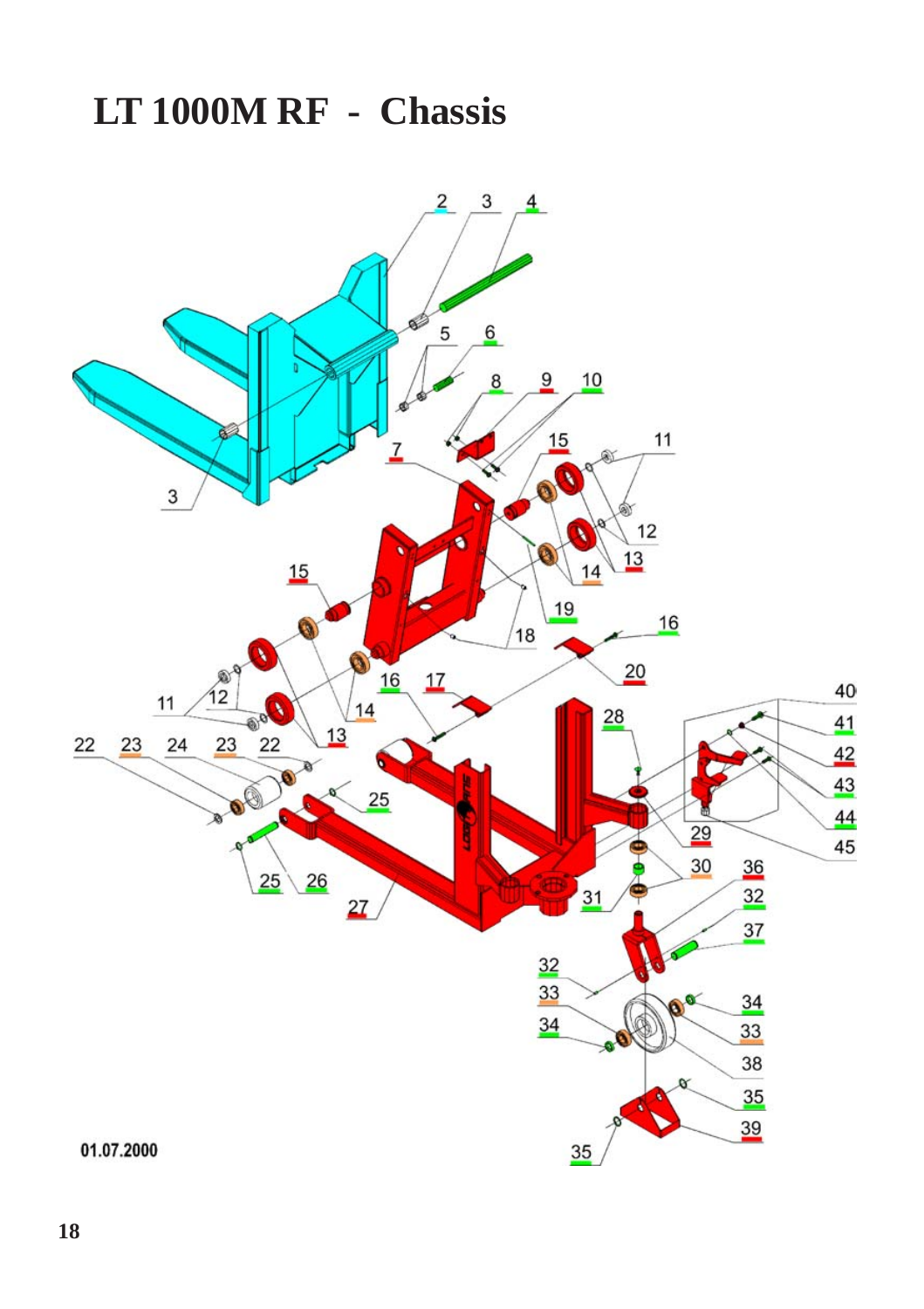| Spare parts list |                   |                                              | LT 1000M RF                                                     | - Chassis                              |                                                    | 31-01-2003     |                 |
|------------------|-------------------|----------------------------------------------|-----------------------------------------------------------------|----------------------------------------|----------------------------------------------------|----------------|-----------------|
| Pos              | No.               | <b>Benævnelse</b>                            | Description                                                     | <b>Benennung</b>                       | Désignation                                        |                | Pcs. Mat. spec. |
| $\overline{c}$   | 410116-5          | Tiltgaffel 560x800                           | Tiltforks 560x800                                               | Kippgabeln 560x800                     | Console de fourche 560x800                         | 1              | AISI 316        |
| 3                | 948344            | Bøsning                                      | <b>Bushing</b>                                                  | Buchse                                 | Douille                                            | $\overline{c}$ |                 |
| 4                | 410094RF          | Tværaksel                                    | Shaft                                                           | Achse                                  | Axe transversal                                    | $\mathbf{1}$   | AISI 303/304    |
| 5                | 948221            | Bøsning                                      | <b>Bushing</b>                                                  | <b>Buchse</b>                          | Douille                                            | $\overline{2}$ |                 |
| 6                | 410056RF          | Topaksel                                     | Shaft                                                           | Achse                                  | Axe de sommet                                      | $\mathbf{1}$   | AISI 303/304    |
| 7                | 410101E           | Tiltmast                                     | Mast                                                            | Mast                                   | Mât                                                | $\mathbf{1}$   | Yellow chrom.   |
| 8                | 927082            | Sikringsmøtrik                               | Lock nut                                                        | Gegenmutter                            | Ecrou de verrouillage                              | $\overline{c}$ | AISI 303/304    |
| 9                | 410055E           | Ventilplade                                  | Holder for valve                                                | Ventilhaltung                          | Plaque de soupape                                  | $\mathbf{1}$   | Yellow chrom.   |
| 10               | 917821            | Skrue                                        | Screw                                                           | Schraube                               | Vis                                                | $\overline{c}$ | AISI 303/304    |
| 11               | 400173            | Nylonrulle                                   | Nylon roll                                                      | Nylonrolle                             | Roulette en nylon                                  | $\overline{4}$ |                 |
| 12               | 400159            | Skive plast                                  | Washer                                                          | Scheibe                                | Rondelle                                           | $\overline{4}$ | AISI 303/304    |
| 13               | 401936E           | Mastrulle                                    | Mast roll                                                       | Mastrolle                              | Rouleau du mât                                     | $\overline{4}$ | Yellow chrom.   |
| 14               | 946273            | Kuglelejer                                   | <b>Ball bearing</b>                                             | Kugellager                             | Roulements à billes                                | $\overline{4}$ | Rubber sealed   |
| 15               | 402826            | Ekcentrisk rulle                             | Eccentric roller                                                | Exzentrischer Rolle                    | Goupille excentrique                               | $\overline{c}$ | AISI 303/304    |
| 16               | 919850            | Skrue                                        | Screw                                                           | Schraube                               | Vis                                                | $\overline{c}$ | AISI 303/304    |
| 17               | 410008EV          | C-profiltop V                                | Top cover L                                                     | Topdeckel L                            | Sommet de profilé C                                | $\mathbf{1}$   | Yellow chrom.   |
| 18               | 917113            | Pinolskrue                                   | Pointed screw                                                   | Reitstockschraube                      | Vis pivot                                          | $\overline{2}$ |                 |
| 19               | 937550            | Rørstift                                     | Tubular pin                                                     | Rohrstift                              | Goupille cylindrique                               | $\mathbf{1}$   |                 |
| 20               |                   | 410008EH C-profiltop H                       | Top cover R                                                     | Topdeckel R                            | Sommet de profilé C                                | $\mathbf{1}$   | Yellow chrom.   |
| 22               | 400159            | Afstandsrør                                  | Spacer pipe                                                     | Abstandrohr                            | Tube entretoise                                    | $\overline{4}$ |                 |
| 23               | 946243            | Kuglelejer                                   | <b>Ball bearing</b>                                             | Kugellager                             | Roulements à billes                                | 4              | Rubber sealed   |
| 24               | 300061<br>3000631 | Gaffelhjul, polyurethan<br>Gaffelhjul, nylon | Fork wheel, poly.<br>Fork wheel, nylon                          | Gabelrolle. poly.<br>Gabelrolle, nylon | Galet de fourche, poly.<br>Galet de fourche, nylon | $\overline{c}$ |                 |
| 25               | 933201            | Låsering                                     | Locking ring                                                    | Schließring                            | Circlip                                            | $\overline{4}$ | AISI 303/304    |
| 26               | 401932RF          | Hjulaksel                                    | Wheel axle                                                      | Radachse                               | Axe de galet                                       | $\overline{2}$ | AISI 303/304    |
| 27               | 410001E           | Chassis 560x800                              | Chassis 560x800                                                 | Chassis 560x800                        | Chassis 560x800                                    | $\mathbf{1}$   | Yellow chrom.   |
| 28               | 917610            | Skrue                                        | Screw                                                           | Schraube                               | Vis                                                | $\overline{2}$ | AISI 303/304    |
| 29               | 400624E           | Afdækningsskive                              | Cover disk                                                      | Abdeckscheibe                          | Rondelle couvre-joint                              | $\overline{c}$ | Yellow chrom.   |
| 30               | 946253            | Kuglelejer                                   | <b>Ball bearing</b>                                             | Kugellager                             | Roulements à billes                                | $\overline{4}$ | Rubber sealed   |
| 31               | 400647RF          | Afstandsrør                                  | Spacer pipe                                                     | Abstandsrohr                           | Tube entretoise                                    | $\overline{c}$ | AISI 303/304    |
| 32               | 917810            | Skrue                                        | Screw                                                           | Schraube                               | Vis                                                | $\overline{4}$ | AISI 303/304    |
| 33               | 946253            | Kugleleje f. nylon                           | <b>Ball bearing</b>                                             | Kugellager                             | Roulement à bille                                  | $\overline{4}$ | Rubber sealed   |
| 34               | 400618RF          | Afstandsrør                                  | Spacer pipe                                                     | Abstandrohr                            | Tube entretoise                                    | $\overline{4}$ | AISI 303/304    |
| 35               | 933251            | Låsering                                     | Locking ring                                                    | Schließring                            | Circlip                                            | $\overline{4}$ | AISI 303/304    |
| 36               | 400615E           | Hjulgaffel                                   | Wheel fork                                                      | Radgabel                               | Etrier de galet                                    | $\overline{c}$ | Yellow chrom.   |
| 37               | 401484RF          | Hjulaksel                                    | Wheel axle                                                      | Radachse                               | Axe de galet                                       | $\overline{2}$ | AISI 303/304    |
| 38               | 300060<br>3000641 | Styrehjul, polyurethan<br>Styrehjul, nylon   | Steering wheel, poly.<br>Steering wheel, nylon Lenkrolle, nylon | Lenkrolle, poly.                       | Roue directrice, poly.<br>Roue directrice, nylon   | $\overline{c}$ |                 |
| 39               | 402763E           | Fodbeskytter                                 | Foot protector                                                  | Fußschutz                              | Protection du pied                                 | $\overline{2}$ | Yellow chrom.   |
| 40               | 410070E           | Parkeringsbremse kpl.                        | Parkingbrake                                                    | Feststelbremse                         | Frein de stationnement, cpl                        | $\mathbf{1}$   |                 |
| 41               | 917126            | Skrue                                        | Screw                                                           | Schraube                               | Vis                                                | $\mathbf{1}$   | AISI 303/304    |
| 42               | 410071            | Lejering                                     | Bearing bush                                                    | Lagerbuchse                            | Anneau de palier                                   | $\mathbf{1}$   | Yellow chrom.   |
| 43               | 917812            | Skrue                                        | Screw                                                           | Schraube                               | Vis                                                | $\overline{c}$ | AISI 303/304    |
| 44               | 957143RF          | Tallerkenskive                               | Spring                                                          | Feder                                  | Ressort à disques                                  | $\mathbf{1}$   | AISI 303/304    |
| 45               | 401097            | Purdup, SORT                                 | Purdup, BLACK                                                   | Purdup, SCHWARZ                        | Sabot de frein                                     | 1              |                 |
| 46               | 990112            | Smørenippel                                  | Lubricator nipple                                               | Schmiernippel                          | Bouchon graisseur                                  | $\overline{4}$ | AISI 303/304    |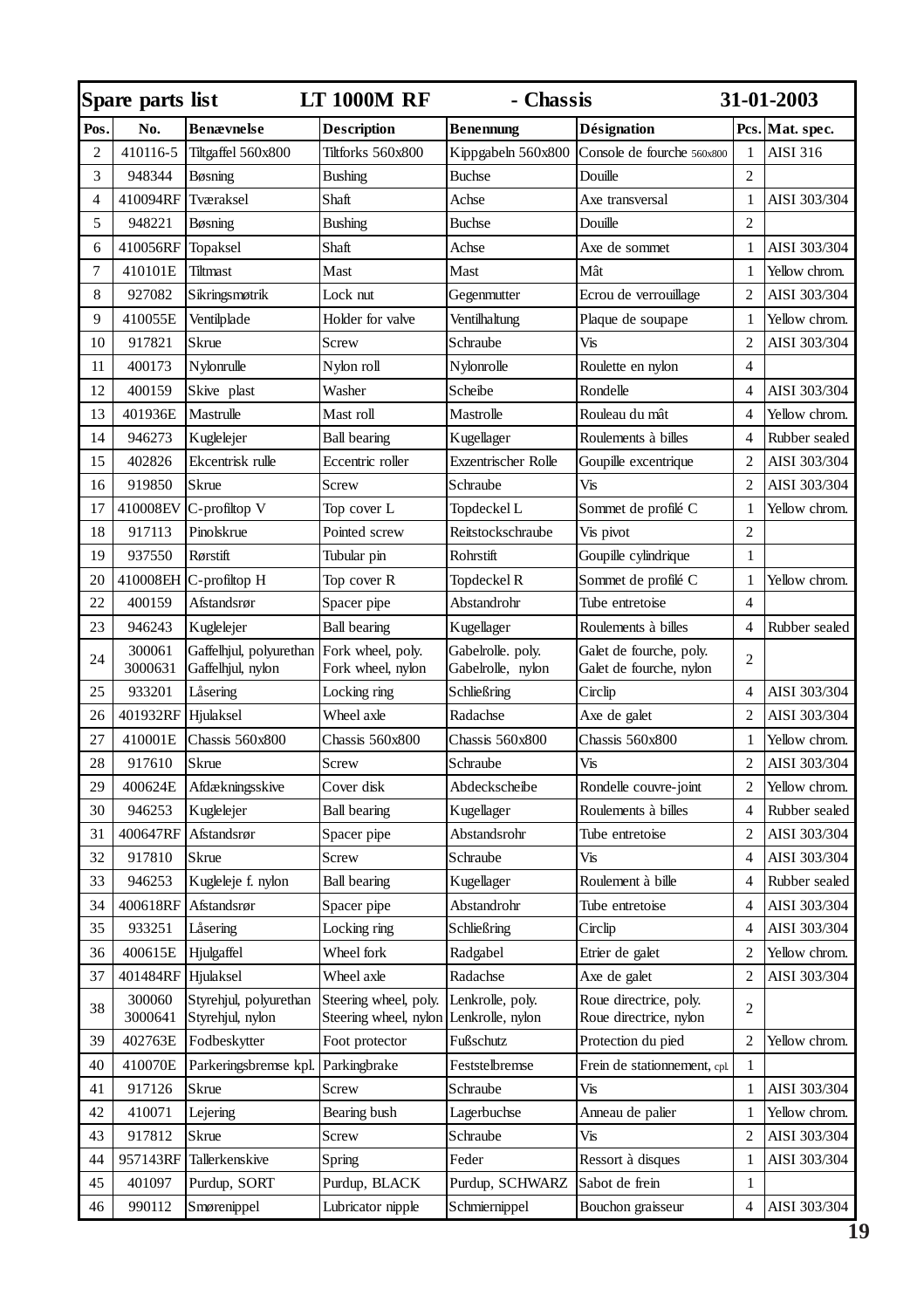## **LT 1000M RF** 1/2 **- Die Hydraulischer Einheit**

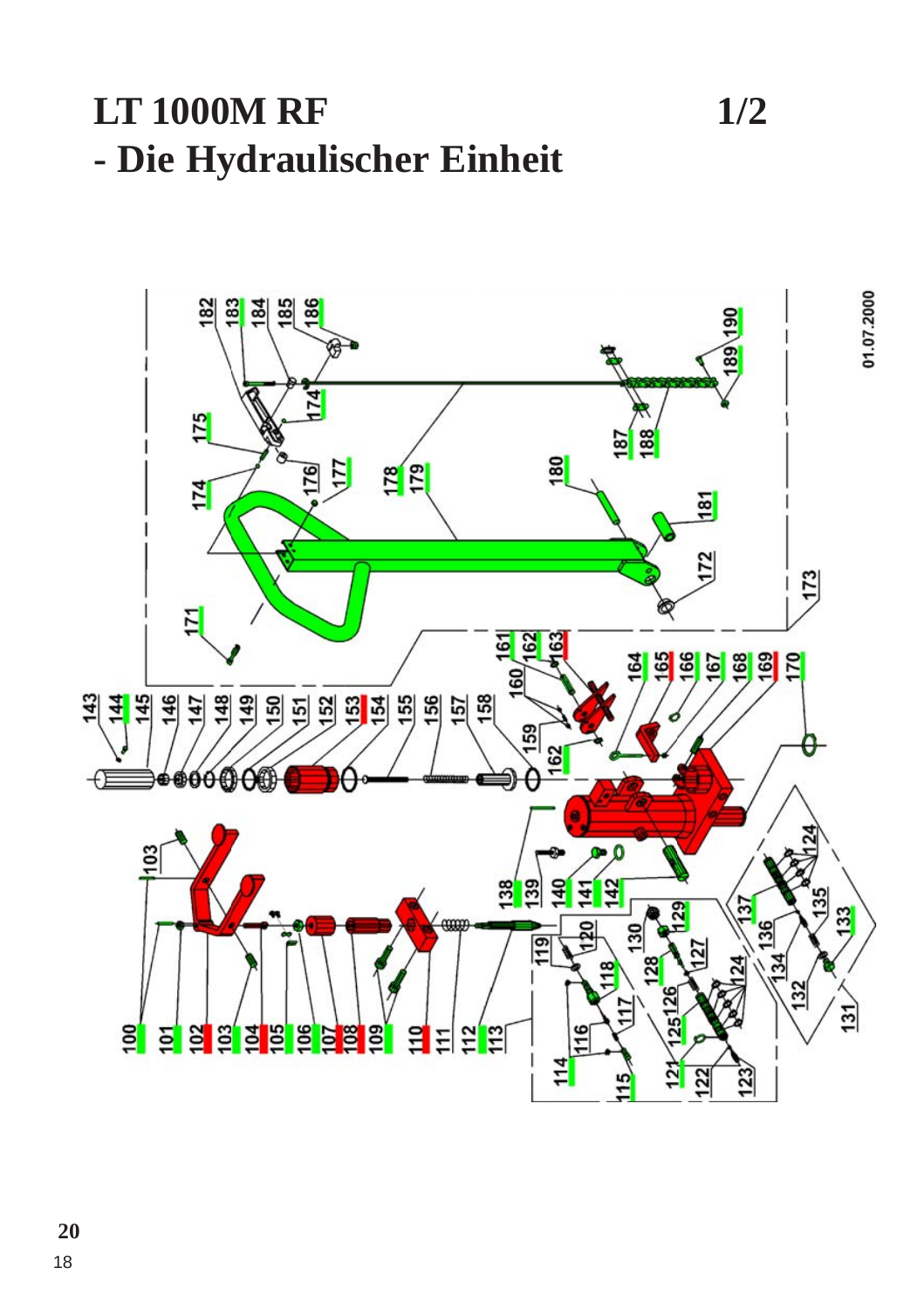| Spare parts list |                   |                                    |                    | LT 1000M RF - The hydraulic part |                           |                              | 31-01-2003      |  |
|------------------|-------------------|------------------------------------|--------------------|----------------------------------|---------------------------|------------------------------|-----------------|--|
| Pos.             | No.               | Benævnelse                         | <b>Description</b> | <b>Benennung</b>                 | Désignation               |                              | Pcs. Mat. spec. |  |
| 100              | 937324            | Rørstift                           | Tubular pin        | Rohrstift                        | Goupille cylindrique      | 2                            | AISI 303/304    |  |
| 101              | 927082            | Sikringsmøtrik                     | Lock nut           | Gegenmutter                      | Ecrou de verrouillage     | 1                            | AISI 303/304    |  |
| 102              | 410005E           | Fodpedal                           | Foot pedal         | Fußhebel                         | Pedále                    | 1                            | Yellon chrom.   |  |
| 103              | 410043RF Akseltap |                                    | Dowel              | Zapfen                           | Goupille d'axe            | 2                            | AISI 303/304    |  |
| 104              | 400605E           | Kædebolt                           | Chain bolt         | Kettenbolzen                     | Ecrou à oeillet           | 1                            | Yellon chrom.   |  |
| 105              | 951010            | Kædesamler                         | Chain connector    | Kettensammler                    | Chaînon d'assemblage      | 1                            | AISI 303/304    |  |
| 106              | 927102            | Sikringsmøtrik                     | Lock nut           | Gegenmutter                      | Ecrou de verrouillage     | 1                            | AISI 303/304    |  |
| 107              | 410024            | Kappe                              | Cap                | Hülse                            | Gaine                     | 1                            | Yellon chrom.   |  |
| 108              | 410026E           | Stoprør                            | Stop pipe          | Stoprohr                         | Tube de butée             | 1                            | Yellon chrom.   |  |
| 109              | 917141            | Skrue                              | Screw              | Schraube                         | Vis                       | 2                            | AISI 303/304    |  |
| 110              | 410027E           | Stopstykke                         | Stop block         | Stoprohr                         | Tube de butée             | $\mathbf{1}$                 | Yellon chrom.   |  |
| 111              | 958046            | Trykfjeder                         | Spring             | Drukfeder                        | Ressort                   | 1                            |                 |  |
| 112              | 410023RF Topaksel |                                    | Shaft              | Achse                            | Axe du sommet             | 1                            | AISI 303/304    |  |
| 113              | 410137            | Ventilindsats kpl.                 | Valve insert cpl.  | Ventileinsatz kpl.               | Corps de soupape compl.   | 1                            |                 |  |
| 114              | 900042*           | O-ring                             | O-ring             | O-Ring                           | Joint torique             | 1                            |                 |  |
| 115              | 401456            | Ventilregulator                    | Valve regulator    | Ventileinsteller                 | Régulateur de soupape     | 1                            | AISI 303/304    |  |
| 116              | 403026            | Kegle til overtryksventil          | Cone               | Kegel                            | Cône                      | $\mathbf{1}$                 |                 |  |
| 117              | 958073            | Trykfjeder                         | Spring             | Drukfeder                        | Ressort                   | 1                            |                 |  |
| 118              | 401457            | Ventilforskruning                  | Valve casing       | Ventilverschraubung              | Raccord de soupape        | $\mathbf{1}$                 | AISI 303/304    |  |
| 119              | 905121*           | Kobberskive                        | Washer             | Scheibe                          | Rondelle                  | $\mathbf{1}$                 |                 |  |
| 120              | 958071            | Trykfjeder                         | Spring             | Drukfeder                        | Ressort                   | $\mathbf{1}$                 |                 |  |
| 121              | 935151            | Låseskive                          | Locking washer     | Schließscheibe                   | Rondelle                  | 1                            | AISI 303/304    |  |
| 122              | 941005            | Kugle                              | Ball               | Kugel                            | Balle                     | $\mathbf{1}$                 |                 |  |
| 123              | 402408            | Udløserkegle                       | Release cone       | Auslösekegel                     | Cône de decompression     | 1                            |                 |  |
| 124              | 900110*           | O-ring                             | O-ring             | O-Ring                           | Joint torique             | 9                            |                 |  |
| 125              | 403462            | Ventilindsats                      | Valve insert       | Ventileinsatz                    | Corps de soupape          | 1                            | AISI 303/304    |  |
| 126              | 958081            | Trykfjeder                         | Spring             | Drukfeder                        | Ressort                   | $\mathbf{1}$                 |                 |  |
| 127              | 900050*           |                                    | O-ring             | O-Ring                           | Joint torique             | $\mathbf{1}$                 |                 |  |
| 128              | 400107            | O-ring                             |                    | Druckstift                       |                           | 1                            | AISI 303/304    |  |
| 129              | 403465            | Udløsertap<br>Ventilindsats møtrik | Release indicator  |                                  | Pointeau de décompression | 1                            | AISI 303/304    |  |
|                  | 906710*           |                                    | Valve insert nut   | Ventileinsatsmutter              | Ecrou de corps de soupape | $\mathbf{1}$                 |                 |  |
| 130              |                   | Gummimanchet                       | Rubber sleeve      | Gummi Manschette                 | Manscette                 |                              |                 |  |
| 131              | 400672E           | Ventilindsats kpl.                 | Valve insert kpl.  | Ventileinsatz kpl.               | Corps de soupape compl.   | $\mathbf{1}$<br>$\mathbf{1}$ |                 |  |
| 132              | 905102*           | Kobber skive                       | Cobber washer      | Scheibe                          | Rondelle d'étanchéité     |                              |                 |  |
| 133              | 917112            | Skrue                              | Screw              | Schraube                         | Vis                       | $\mathbf{1}$                 | AISI 303/304    |  |
| 134              | 402408            | Udløserkegle                       | Release cone       | Auslösekegel                     | Cône de décompression     | 1                            |                 |  |
| 135              | 958080            | Trykfjeder                         | Spring             | Feder                            | Ressort                   | $\mathbf{1}$                 |                 |  |
| 136              | 941005            | Kugle                              | Ball               | Kugel                            | Bille                     | $\mathbf{1}$                 |                 |  |
| 137              | 400660E           | Ventilindsats                      | Valve insert       | Ventileinsatz                    | Corps de soupape          | $\mathbf{1}$                 | AISI 303/304    |  |
| 138              | 937440            | Rørstift                           | Tubular pin        | Rohrstift                        | Goupille cylindrique      | 1                            | AISI 303/304    |  |
| 139              | 975115            | Ligenippel                         | Nipple             | Nippel                           | Tubulure de flexible      | $\mathbf{1}$                 |                 |  |
| 140              | 917112            | Skrue                              | Screw              | Schraube                         | Vis                       | $\mathbf{1}$                 | AISI 303/304    |  |
| 141              | 905101*           | Proppakning                        | Plug gasket        | Stopfen                          | Joint bouchon             | 1                            | AISI 303/304    |  |
| 142              | 400816            | Håndtagsaksel                      | Handle axle        | Deichselachse                    | Axe de timon              | $\mathbf{1}$                 | AISI 303/304    |  |
| 143              | 905030*           | Tætningsring                       | Gasket ring        | Dichtungsring                    | Rondelle d'étanchéité     | $\mathbf{1}$                 |                 |  |
| 144              | 917310            | Kærvskrue                          | Screw              | Schraube                         | Vis                       | $\mathbf{1}$                 | AISI 303/304    |  |
| 145              | 400655            | Pumpestempel                       | Pump piston        | Pumpenkolben                     | Piston de pompe           | 1                            |                 |  |
| 146              | 400676*           | Føringsring                        | Guide ring         | Führungsring                     | Bague de guidage          | $\mathbf{1}$                 |                 |  |
| 147              | 901203*           | U-manchet                          | U-sleeve           | U-Manschette                     | U-Manchette               | $\mathbf{1}$                 |                 |  |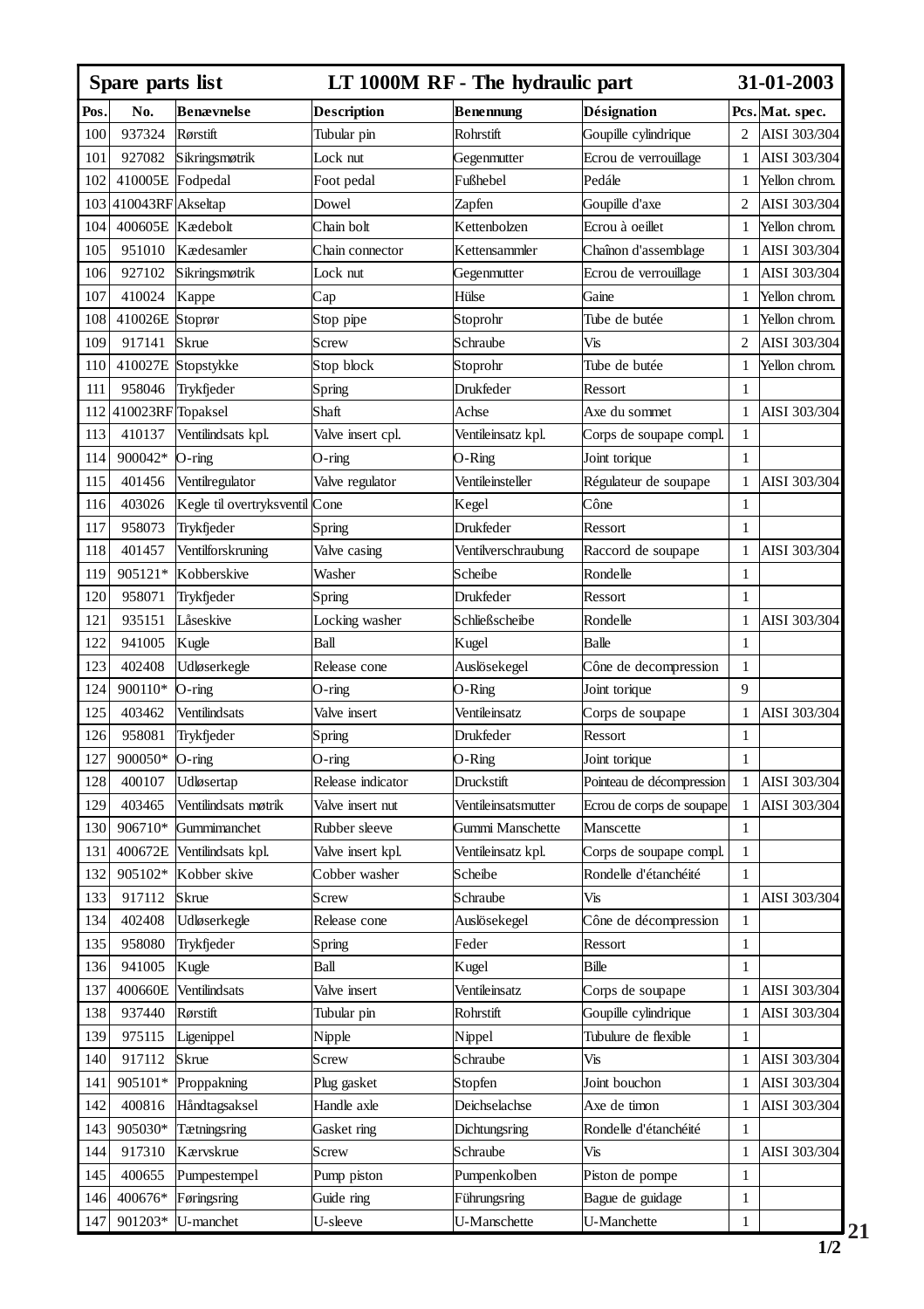**LT 1000M RF 2/2 The hydraulic part**

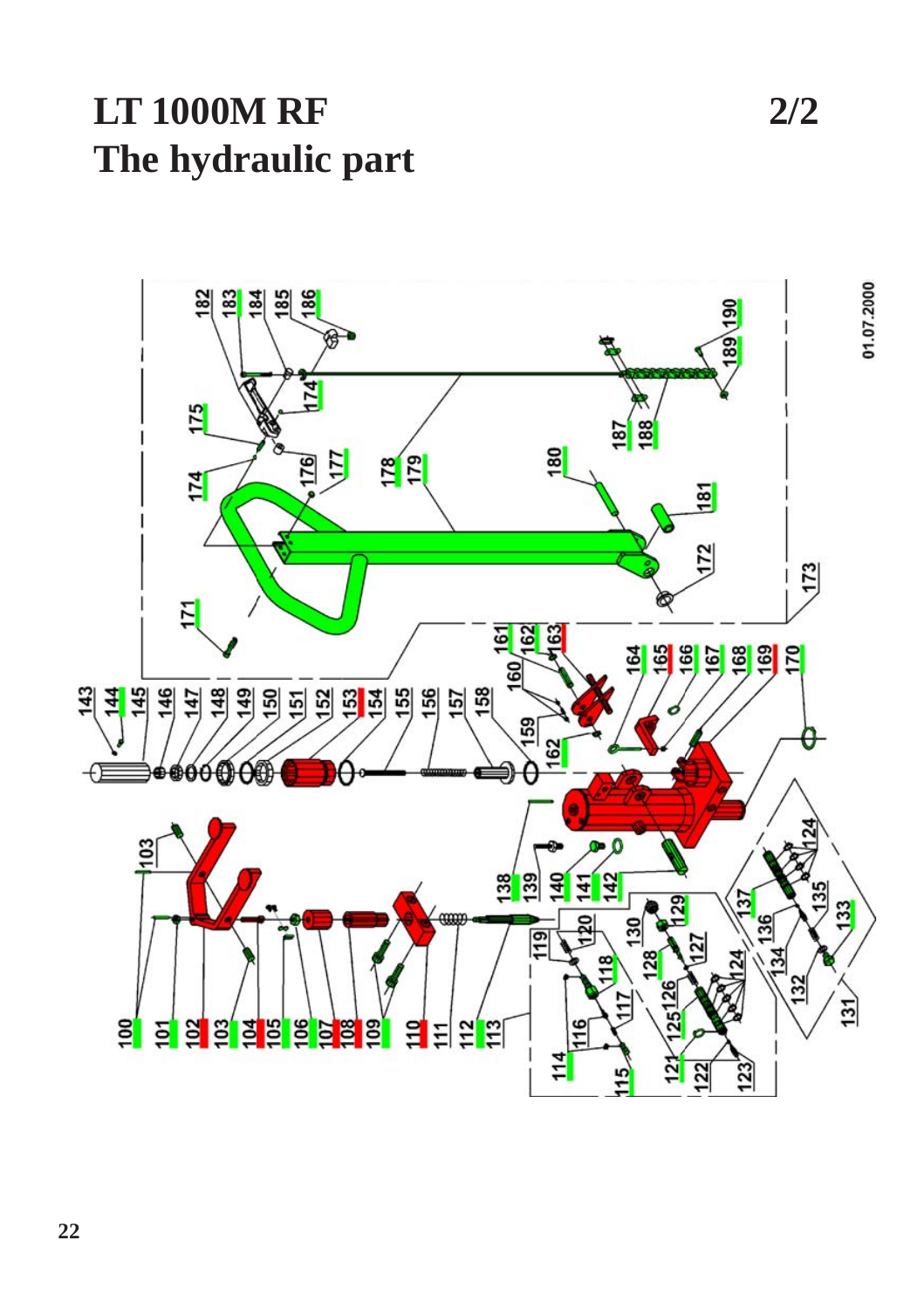| Spare parts list<br>continued |          |                                                   | LT 1000M RF - The hydraulic part            |                                                                 |                                                                                | 31-01-2003     |               |
|-------------------------------|----------|---------------------------------------------------|---------------------------------------------|-----------------------------------------------------------------|--------------------------------------------------------------------------------|----------------|---------------|
| Pos.                          | No.      | Benævnelse                                        | Description                                 | <b>Benennung</b>                                                | <b>Désignation</b>                                                             | Pcs.           | Mat. spec.    |
| 148                           | 400667   | Manchetskive                                      | Manchet disk                                | Manschet Scheibe                                                | Rondelle d'acier                                                               | $\mathbf{1}$   |               |
| 149                           | 934300   | Låsering                                          | Locking ring                                | Schließring                                                     | Circlip                                                                        | $\mathbf{1}$   |               |
| 150                           | 908350*  | Skrabering                                        | Scraper ring                                | Abstreifring                                                    | Segment racleur                                                                | $\mathbf{1}$   |               |
| 151                           | 900350*  | O-ring                                            | O-ring                                      | O-Ring                                                          | Joint torique                                                                  | $\mathbf{1}$   |               |
| 152                           | 901351*  | U-manchet                                         | U-sleeve                                    | U-Manschette                                                    | U-Manchette                                                                    | $\mathbf{1}$   |               |
| 153                           | 400659E  | Pumpecylinder                                     | Pump cylinder                               | Pumpenzylinder                                                  | Cylindre de pompe                                                              | $\mathbf{1}$   | Yellow chrom. |
| 154                           | 900410*  | O-ring                                            | O-ring                                      | O-Ring                                                          | Joint torique                                                                  | $\mathbf 1$    |               |
| 155                           | 400679   | Fjederstyr                                        | Spring guide                                | Feder führung                                                   | Guide à ressort                                                                | $\mathbf{1}$   |               |
| 156                           | 958141   | Trykfjeder                                        | Spring                                      | Feder                                                           | Ressort                                                                        | $\mathbf{1}$   |               |
| 157                           | 400657   | Højtryksstempel                                   | High pressure piston                        | Hochdruckkolben                                                 | Piston haute pression                                                          | $\mathbf{1}$   |               |
| 158                           | 900190*  | O-ring                                            | O-ring                                      | O-Ring                                                          | Joint torique                                                                  | $\mathbf{1}$   |               |
| 159                           | 958047   | Fjeder                                            | Spring                                      | Feder                                                           | Ressort                                                                        | $\mathbf{1}$   |               |
| 160                           | 941005   | Kugle                                             | Ball                                        | Kugel                                                           | Bille                                                                          | $\overline{c}$ |               |
| 161                           | 410076RF | Låseringsaksel                                    | Locking ring axle                           | Schließring Achse                                               | Axe                                                                            | $\mathbf{1}$   | AISI 303/304  |
| 162                           | 933101   | Låsering                                          | Locking ring                                | Schließring                                                     | Circlip                                                                        | $\overline{c}$ | AISI 303/304  |
| 163                           | 410009   | Håndtagslås                                       | Handle lock                                 | Deicselfeststeller                                              | Verrou de timon                                                                | $\mathbf{1}$   | Yellow chrom. |
| 164                           | 917540   | Øjeskrue                                          | Eye bolt                                    | Augschraube                                                     | Vis                                                                            | $\mathbf{1}$   | AISI 303/304  |
| 165                           | 400122E  | Udløserarm                                        | Release arm                                 | Auslösearm                                                      | Bras de décompression                                                          | $\mathbf{1}$   | Yellow chrom. |
| 166                           | 933161   | Låsering                                          | Locking ring                                | Schließring                                                     | Circlip                                                                        | $\mathbf{1}$   | AISI 303/304  |
| 167                           | 927050   | Sikringsmøtrik                                    | Lock nut                                    | Gegenmutter                                                     | Ecrou de verrouillage                                                          | $\mathbf{1}$   | AISI 303/304  |
| 168                           | 937136   | Rørstift                                          | Tubular pin                                 | Rohrstift                                                       | Goupille cylindrique                                                           | $\mathbf{1}$   | AISI 303/304  |
| 169                           | 410004E  | Pumpehus                                          | Pump housing                                | Pumpengehäuse                                                   | Corps de pompe                                                                 | $\mathbf{1}$   | Yellow chrom. |
| 170                           | 933351   | Låsering                                          | Locking ring                                | Schließring                                                     | Circlip                                                                        | $\mathbf{1}$   | AISI 303/304  |
| 171                           | 917641   | Skrue                                             | Screw                                       | Schraube                                                        | Vis                                                                            | $\mathbf{1}$   | AISI 303/304  |
| 172                           | 400276   | Bøsning                                           | <b>Bushing</b>                              | <b>Buchse</b>                                                   | Douille                                                                        | $\overline{c}$ |               |
| 173                           | 160093   | Håndtag kpl.                                      | Handle cpl.                                 | Deichsel kpl.                                                   | Timon compl.                                                                   | $\mathbf{1}$   |               |
| 174                           | 941108   | Kugle                                             | Ball                                        | Kugel                                                           | Bille                                                                          | $\overline{c}$ | AISI 303/304  |
| 175                           | 958123   | Trykfjeder                                        | Pressure spring                             | Druckfeder                                                      | Ressort                                                                        | $\mathbf{1}$   | AISI 303/304  |
| 176                           | 403519   | Plast bøsning                                     | Plastic bushing                             | Plastik Buchse                                                  | Douille                                                                        | $\mathbf{1}$   |               |
| 177                           | 927060   | Sikringsmøtrik                                    | Lock nut                                    | Gegenmutter                                                     | Ecrou de verrouillage                                                          | $\mathbf{1}$   | AISI 303/304  |
| 178                           | 403518   | Udløserstang                                      | Release rod                                 | Auslösestange                                                   | Barre de décompression                                                         | $\mathbf{1}$   | AISI 303/304  |
| 179                           | 403521   | Håndtag                                           | Handle                                      | Deichsel                                                        | Timon                                                                          | $\mathbf{1}$   | AISI 303/304  |
| 180                           | 400091   | Aksel                                             | Axle                                        | Achse                                                           | Axe                                                                            | $\mathbf{1}$   | AISI 303/304  |
| 181                           | 400959   | Håndtagsrulle                                     | Roller                                      | Rolle                                                           | Rouleau                                                                        | $\mathbf{1}$   | AISI 303/304  |
| 182                           | 415055   | Plastgreb                                         | Release lever                               | Auslöse Handgriff                                               | Manette de décompression                                                       | $\mathbf{1}$   |               |
| 183                           | 917560   | Skrue                                             | Screw                                       | Schraube                                                        | Vis                                                                            | $\mathbf{1}$   | AISI 303/304  |
| 184                           | 415056   | Plast manøvretap                                  | Plastic pin                                 | Kunststoff Zapfen                                               | Manouvre goupille                                                              | $\mathbf{1}$   |               |
| 185                           | 415059   | Justeringsbrik                                    | Adjustning pin                              | Justierungsstift                                                | Adjustage piéce                                                                | $\mathbf{1}$   |               |
| 186                           | 927050   | Sikringsmøtrik                                    | Lock nut                                    | Gegenmutter                                                     | Ecrou de verrouillage                                                          | $\mathbf{1}$   | AISI 303/304  |
| 187                           | 951010   | Kædesamler                                        | Chain connector                             | Kettensammler                                                   | Chaînon d'assemblage                                                           | 1              | AISI 303/304  |
| 188                           | 951013   | Kæde                                              | Chain                                       | Kette                                                           | Chaîne                                                                         | $\mathbf{1}$   | AISI 303/304  |
| 189                           | 927040   | Sikringsmøtrik                                    | Lock nut                                    | Gegenmutter                                                     | Ecrou de verrouillage                                                          | $\mathbf{1}$   | AISI 303/304  |
| 190                           | 917412   | Skrue                                             | Screw                                       | Schraube                                                        | Vis                                                                            | $\mathbf{1}$   | AISI 303/304  |
|                               | 180051RF | Pakningssæt kpl.<br>Alle *-mærkede dele<br>indgår | Gasket set cpl.<br>All parts marked * incl. | Dichtungssatz kpl.<br>Alle * gezeichneten<br>Teilesind erhalten | Jeu complete de joints<br>Toutes les piéces mar-<br>quée d'une * sont inclues. |                |               |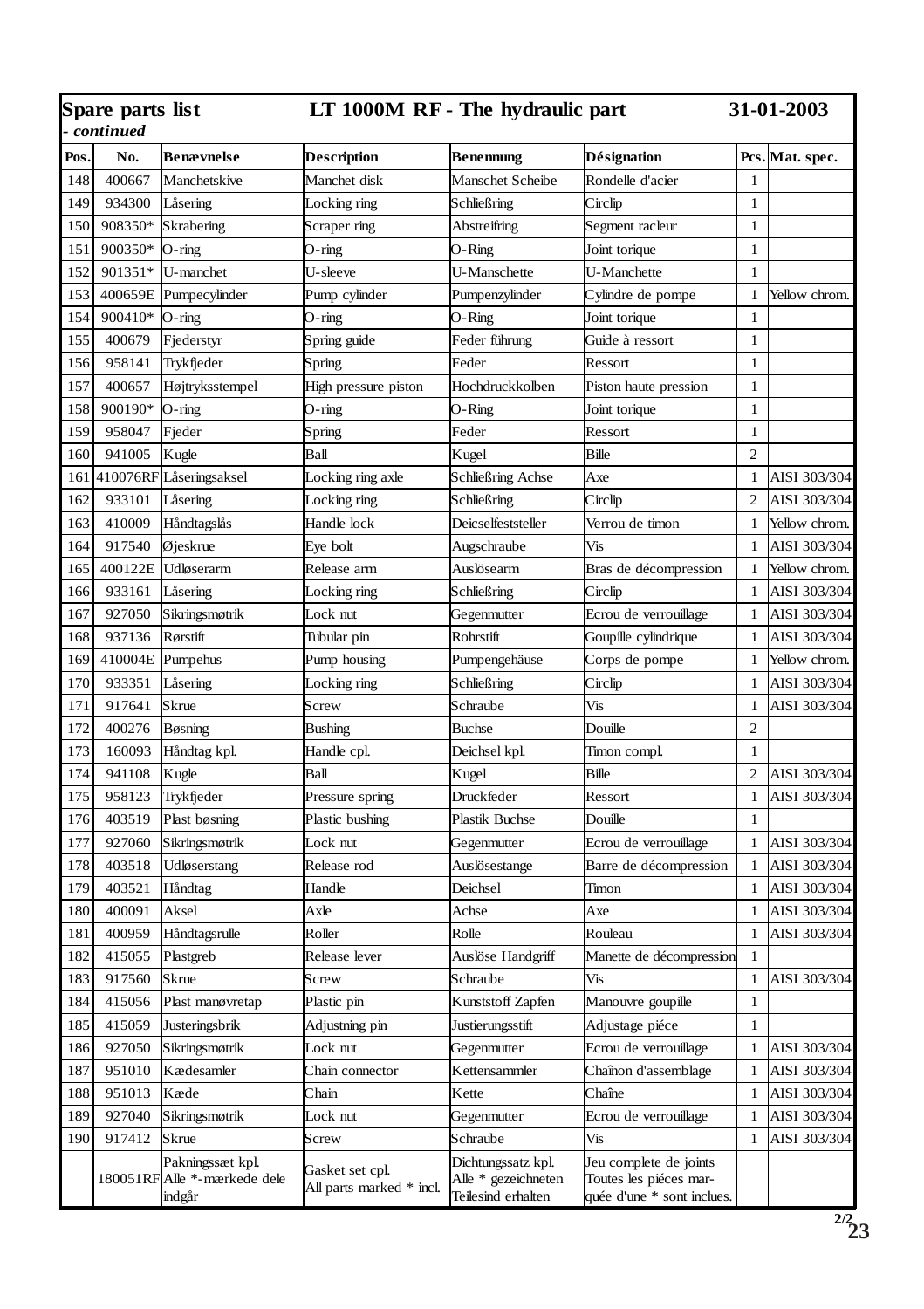## **LT 1000M RF - Die hydraulische Einheiten**



**24**